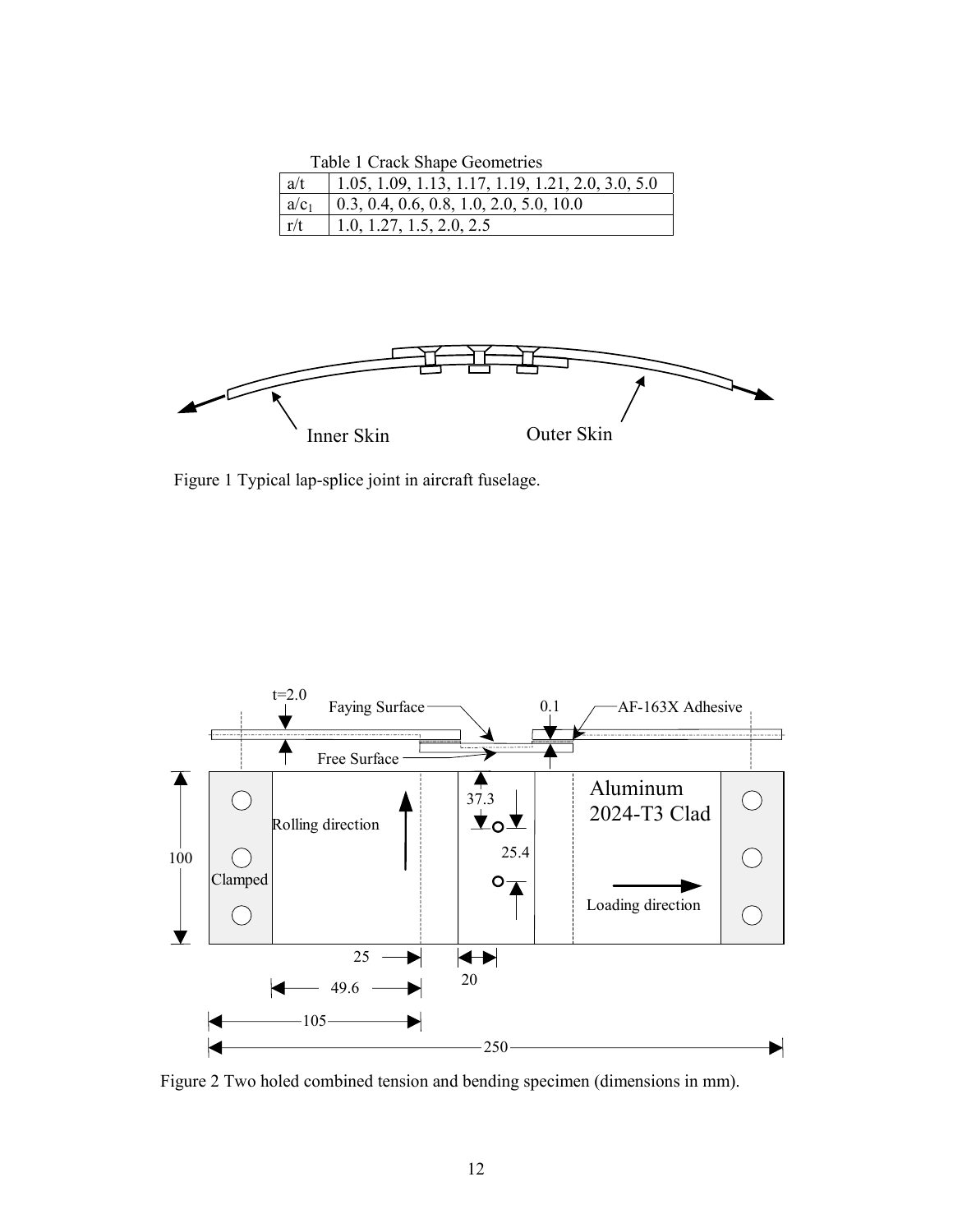

Figure 3 Position of strain gages in specimen without the two holes shown in Figure 2.



Figure 4 Comparison of the measured and calculated stresses for the tension and bending specimen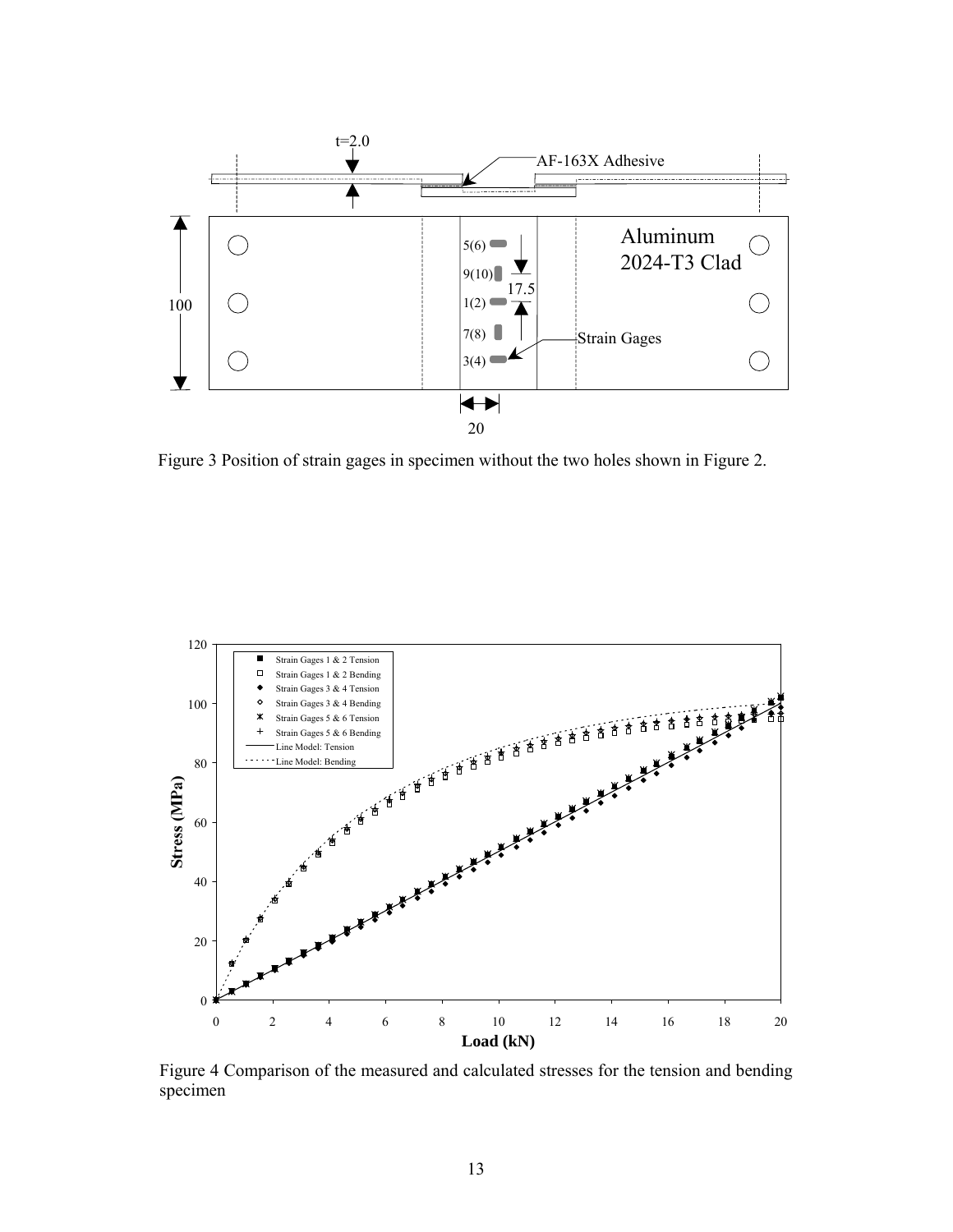

Figure 5 Crack shape of the EDM notches in the test specimens, for  $r/t = 1.275$ ,  $a/t = 1.05$  and  $a/c_1 = 0.6$ , 1.00, 2.00 and 5.00.



Figure 6 Crack shape through the thickness for different numbers of fatigue cycles for different specimens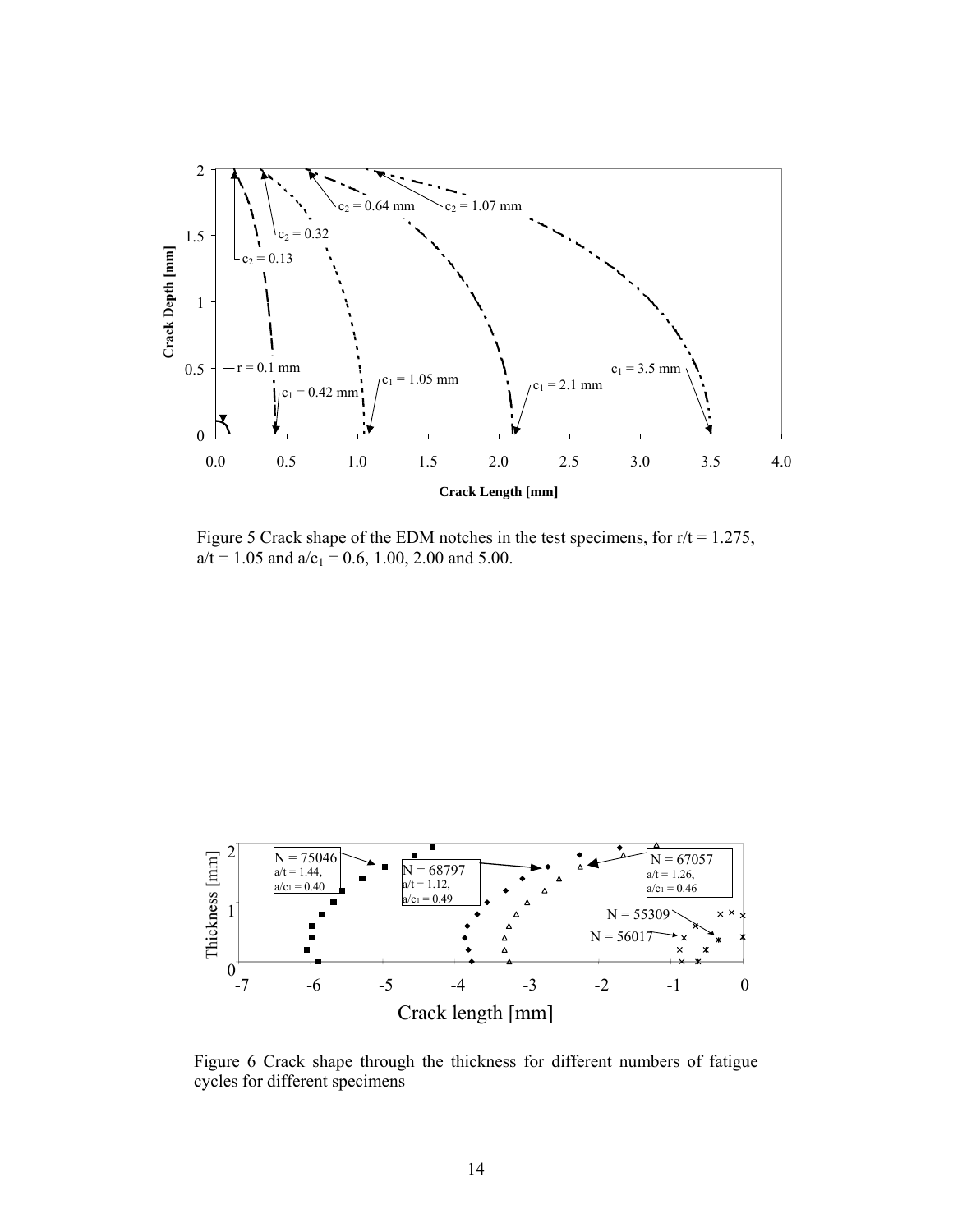

Figure 7 Load history of marker load (ML) spectrum.



Figure 8 Overload (OL) spectrum.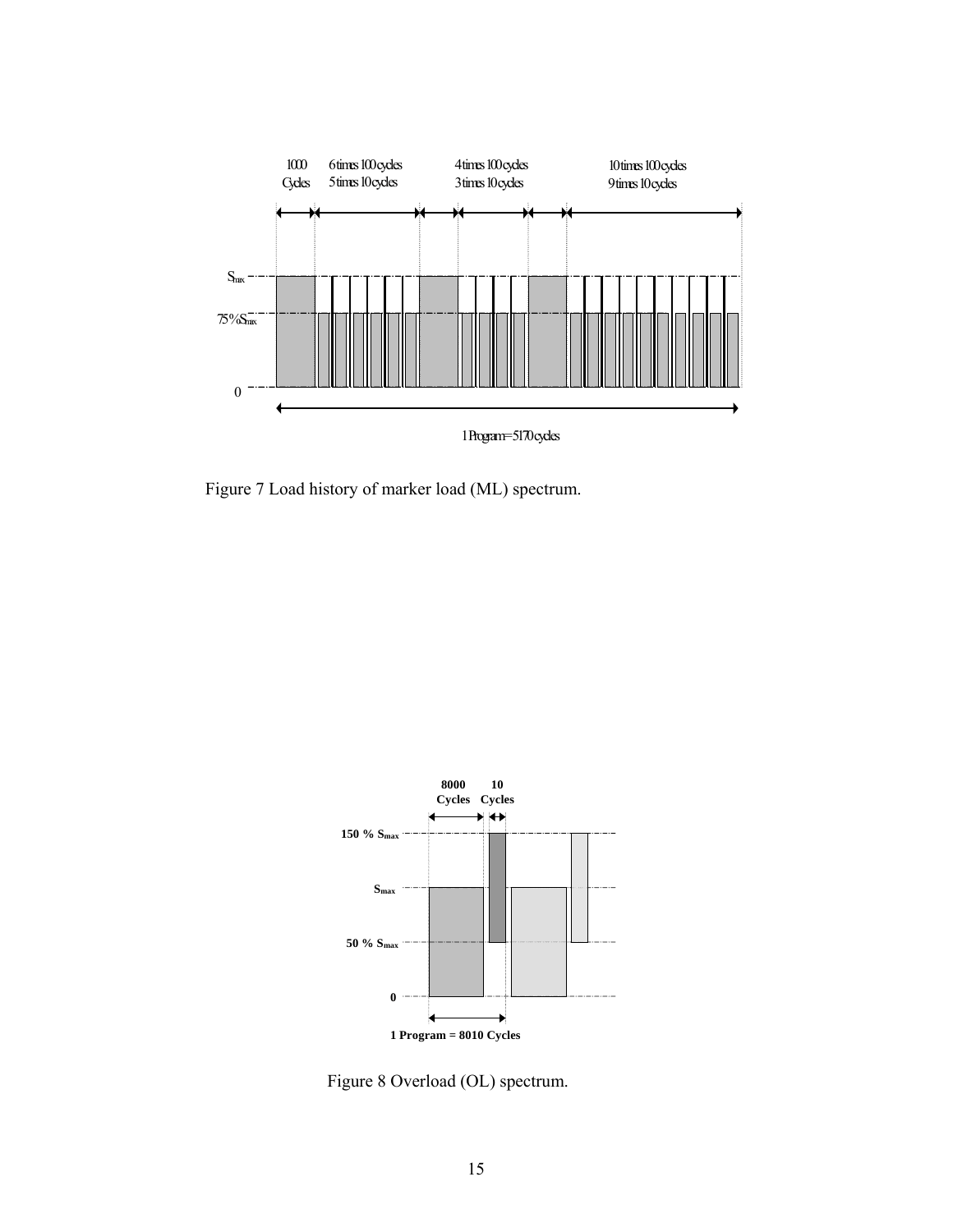

Figure 9 Crack growth rates of the marker load spectrum tests corrected for the marker loads and a constant amplitude test.



Figure 10 Marker bands on the fracture surface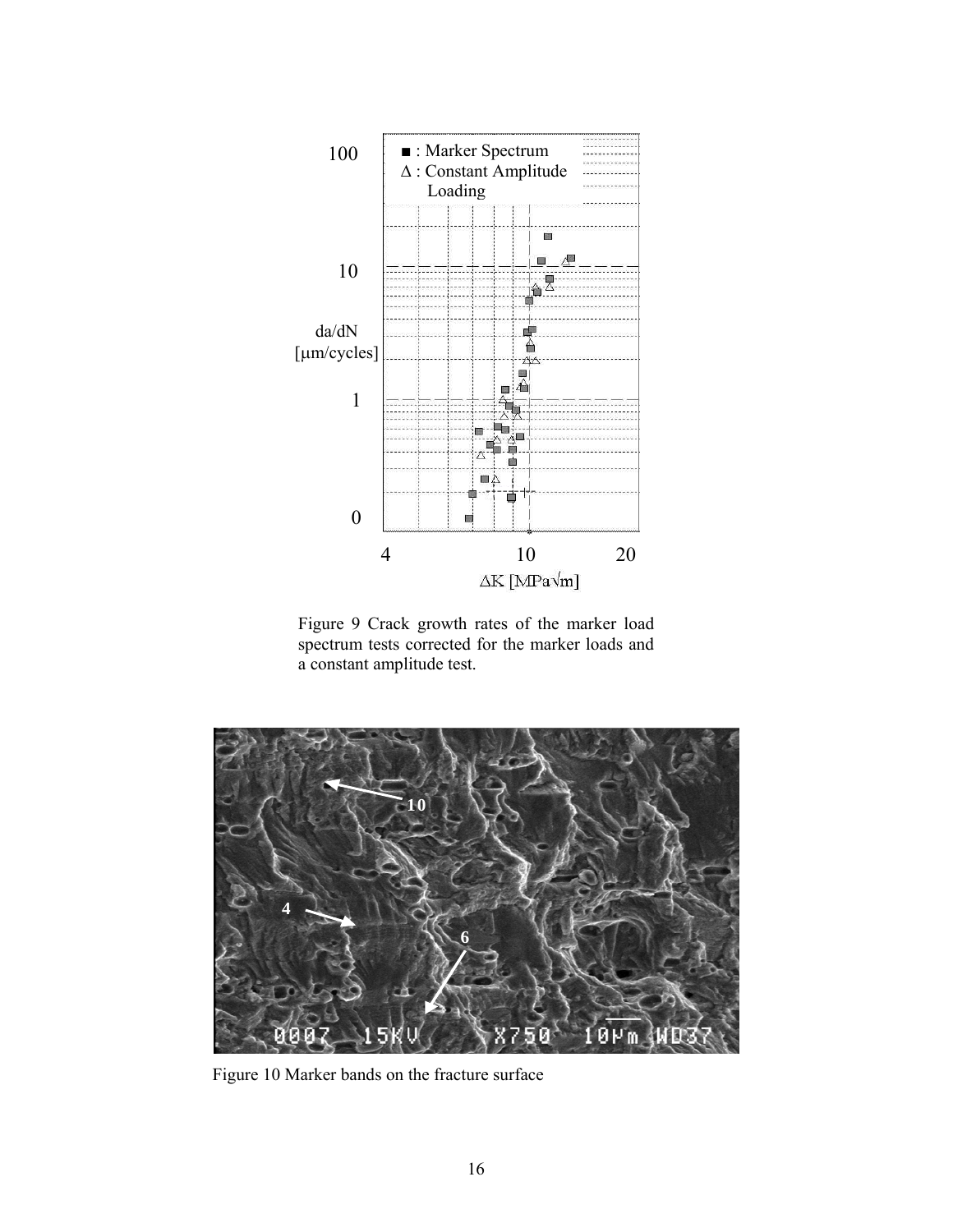

Figure 11 Enter of enarging a  $e_1$  on  $p$  for and 11.000 and 11.000 comparison services infinite<br>ow of open holes and single open hole shows crack interaction effect from the fraction of the cracks of cracks  $\sigma$  cracks of cracks of cracks of cracks  $\sigma$ Figure 14 Effect of changing  $a/c_1$  on  $\beta$  for  $a/t = 1.05$  and  $r/t = 1.0$ . Comparison between infinite row of open holes and single open hole shows crack interaction effect

fractographic measurements. For cracks growing from the bore of the hole towards the centerline

growing from the bore of the hole towards the edge of the specimen



Figure 13 Crack shape showing a, t,  $c_1$  and  $c_2$ . Where  $l_{\text{lig}}$  represents the remaining intact net section of material between cracks growing towards each other  $l_{\text{lig}} = 2 \cdot (b - r - c_1)$ . Tension, Bending and Cosine<sup>2</sup> Pin Load are applied unit stresses.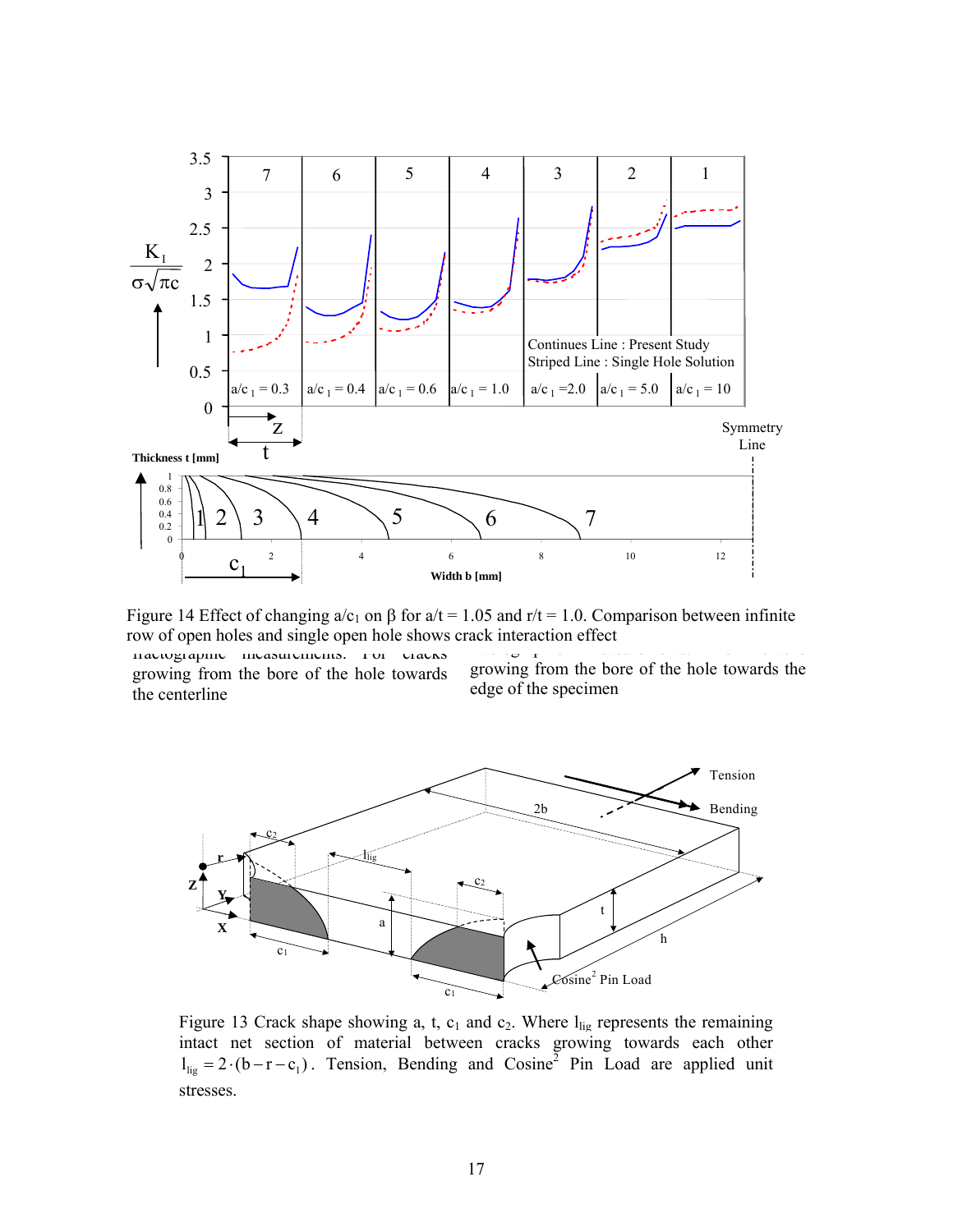

Figure 16 AFGROW verification crack growth faying surface, combined tension and bending for  $k = 1.0$  and  $k = 1.66$  with starter notch  $c_1 = 2.1$  mm



Figure 15 Crack interaction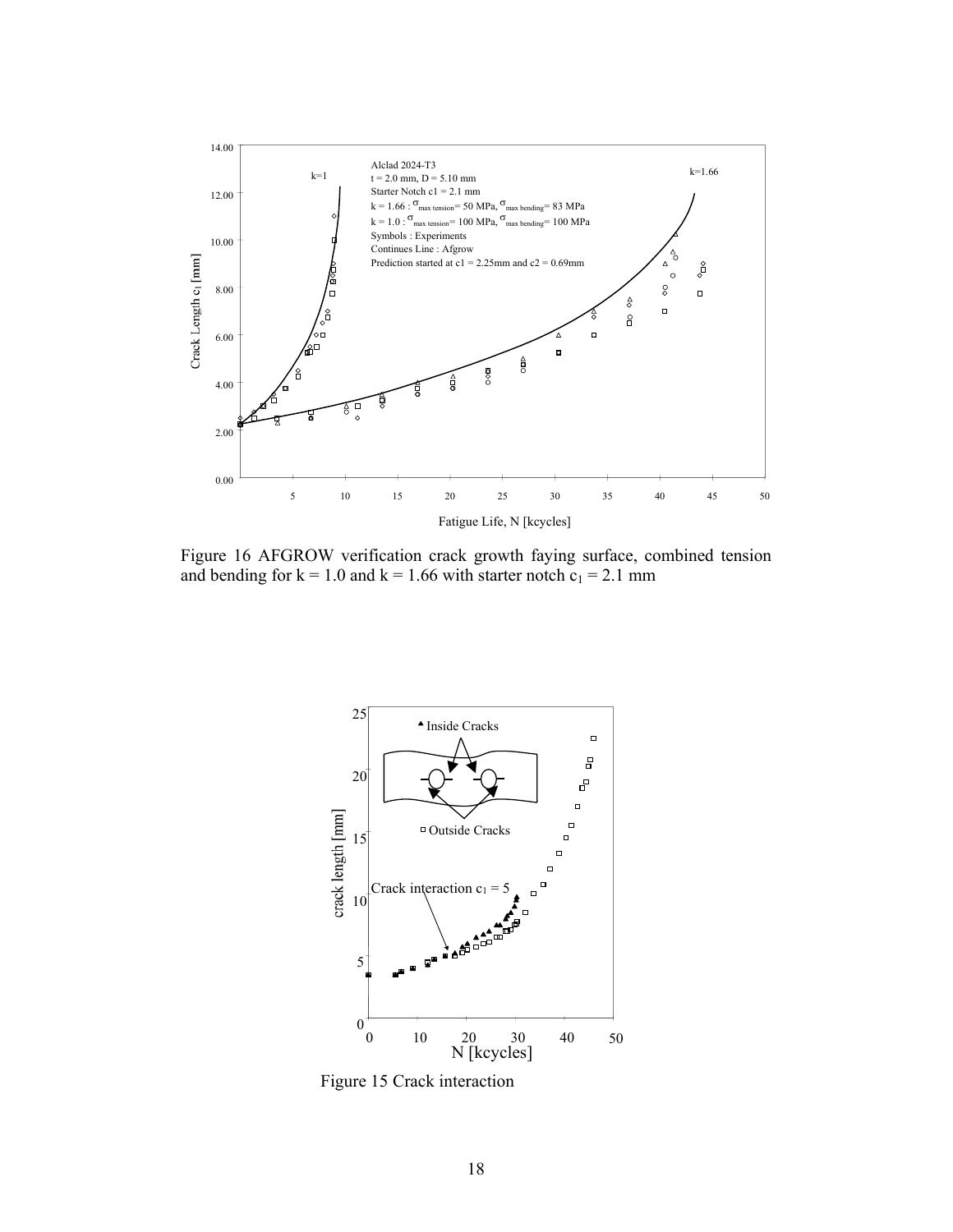

Figure 17 AFGROW verification crack growth faying surface, combined tension and bending for  $k = 1.0$  and  $k = 1.66$  with starter notch  $c_1 = 3.5$  mm